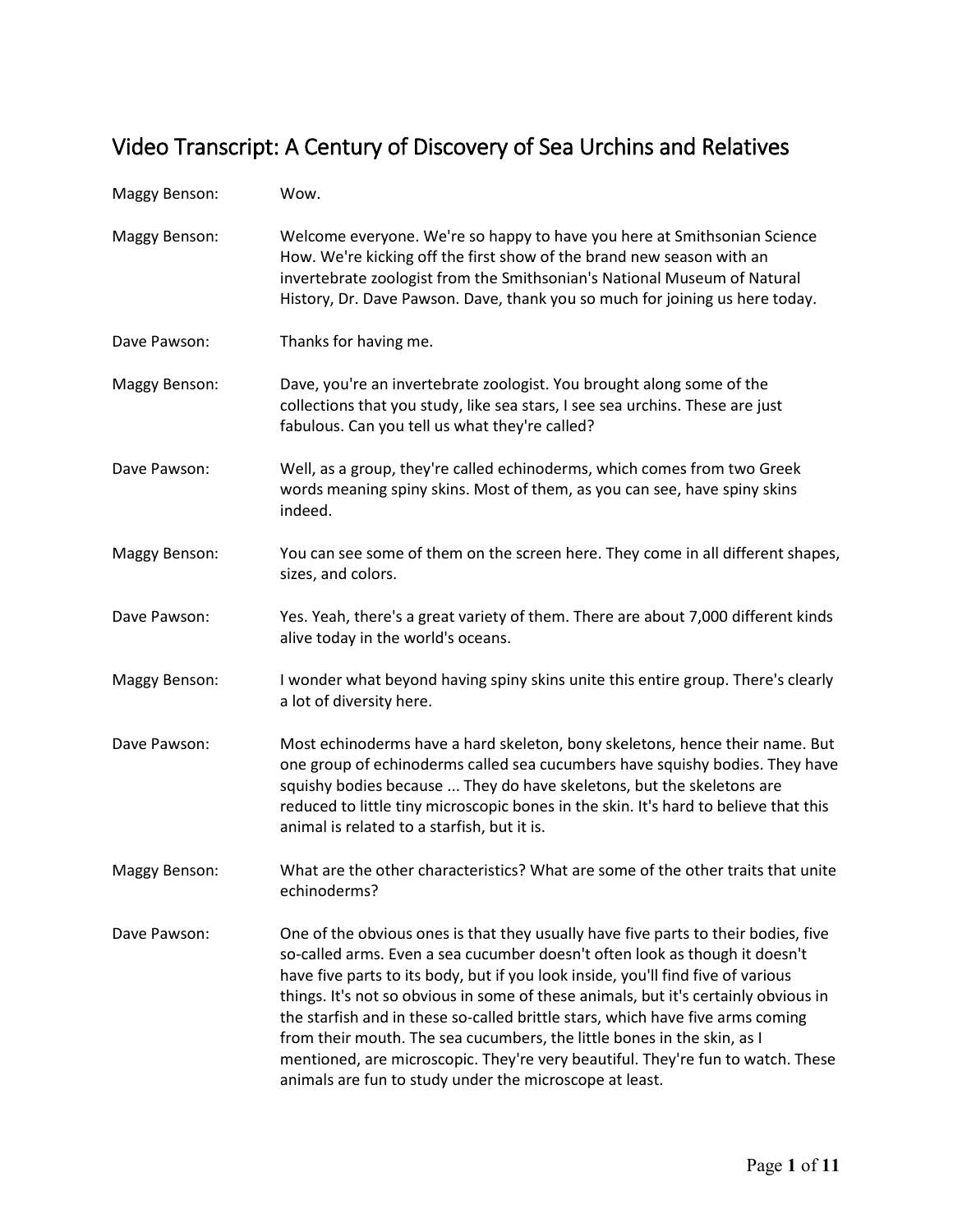| Dave Pawson:         | Another characteristic of echinoderms is that they can grow new parts when a<br>part of their body goes missing. If you cut a starfish in half, it will grow into two<br>starfish. Some of these animals can lose body parts very easily. Another<br>characteristic of echinoderms is that they have so-called tube feet, which are<br>hollow organs filled with fluid. At the end of the tube feet is a disk-like<br>termination there. They use these feet to help them in getting around,<br>locomotion, and feeding. They're also used for breathing too. Some tube feet<br>are used as lungs. |
|----------------------|----------------------------------------------------------------------------------------------------------------------------------------------------------------------------------------------------------------------------------------------------------------------------------------------------------------------------------------------------------------------------------------------------------------------------------------------------------------------------------------------------------------------------------------------------------------------------------------------------|
| Maggy Benson:        | Here, what's happening in this picture?                                                                                                                                                                                                                                                                                                                                                                                                                                                                                                                                                            |
| Dave Pawson:         | Oh, that last picture, a starfish is feeding on a coral in the deep sea.                                                                                                                                                                                                                                                                                                                                                                                                                                                                                                                           |
| Maggy Benson:        | Interesting. Echinoderms have been referred to sometimes as stars of the deep<br>sea. Why is that?                                                                                                                                                                                                                                                                                                                                                                                                                                                                                                 |
| Dave Pawson:         | Mainly because there are so many of them down there. Echinoderms live all<br>over the world in all the world's oceans from the sea shore down to the greatest<br>depths. When you get into the deep sea, they really come into their own. In<br>fact, on the deep sea floor where it's dark, totally dark, sea cucumbers can make<br>up more than 90 percent of the total weight of animals on the deep sea floor.                                                                                                                                                                                 |
| Maggy Benson:        | Do they have a specific role on the sea floor?                                                                                                                                                                                                                                                                                                                                                                                                                                                                                                                                                     |
| Dave Pawson:         | Sea cucumbers do. They feed on mud, most of them. They're like earthworms.<br>They pass mud through their bodies. As it passes through, they add oxygen to<br>the mud. They make the mud more livable for lots of other kinds of animals that<br>can then settle in like worms and little shrimps and so forth.                                                                                                                                                                                                                                                                                    |
| Maggy Benson:        | A critical role indeed. But so fascinating is that not that long ago, over a hundred<br>years ago, scientists didn't even think anything lived in the deep sea. Isn't that<br>right?                                                                                                                                                                                                                                                                                                                                                                                                               |
| Dave Pawson:         | Yeah, up until the early 1860s, most scientists believed that the deep sea was<br>essentially a desert below a depth of about 1,800 feet. But in 1868, a Norwegian<br>scientist called Dr. Sars, Michael Sars, took a dredge hole in a very deep part of a<br>fjord inlet in Norway, and he pulled up this strange animal, which is called a sea<br>lily. He made two famous discoveries in collecting this little animal. One was<br>that he was able to prove that these sea lilies, still living in today's oceans, they<br>were only known as fossils until that time.                         |
| <b>Maggy Benson:</b> | We can actually credit echinoderms for helping us discover life in the deep sea.                                                                                                                                                                                                                                                                                                                                                                                                                                                                                                                   |
| Dave Pawson:         | In the deep sea, yeah. He also proved that there was life in the deep sea. A lot of<br>scientists became very excited about these discoveries because they speculated<br>that maybe the deep sea was a place where a lot of living fossils were hiding.                                                                                                                                                                                                                                                                                                                                            |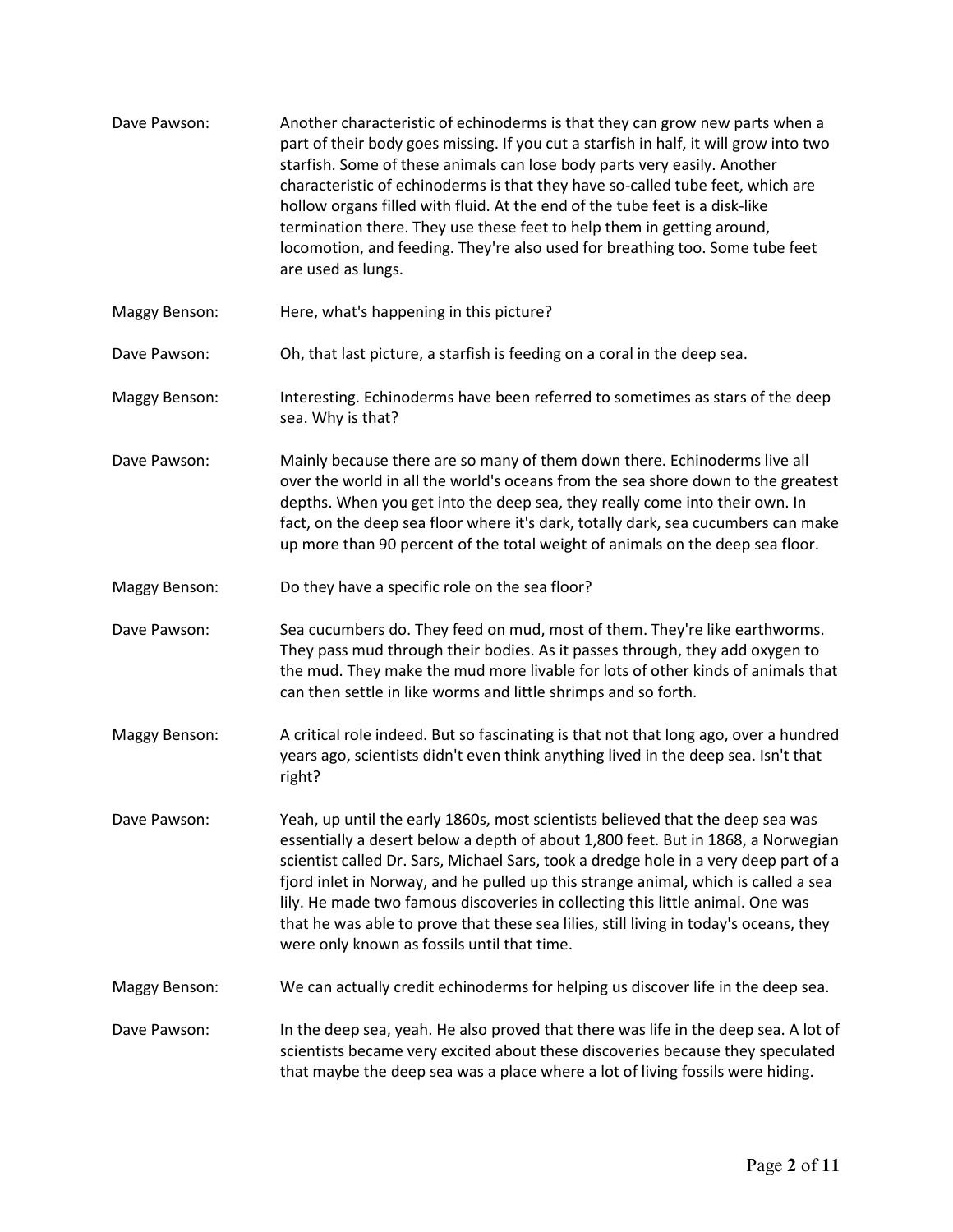|                      | Later work has proven that this isn't so, but there are still lots of weird animals<br>living down there.                                                                                                                                                                                                                                                                          |
|----------------------|------------------------------------------------------------------------------------------------------------------------------------------------------------------------------------------------------------------------------------------------------------------------------------------------------------------------------------------------------------------------------------|
| Maggy Benson:        | This is very incredible. It does look a little weird as well to think of that as an<br>animal. Tell me, the discovery of these sea lilies in the deep sea, did that kick off<br>a frenzy of deep-sea exploration?                                                                                                                                                                  |
| Dave Pawson:         | Yes, it certainly did. Many countries, especially in Europe and also the U.S.,<br>decided that exploring the deep sea was a good thing to do. Many very large<br>purpose built research ships were constructed. Among them, a very famous<br>American ship called the Albatross, which was launched in 1883.                                                                       |
| Maggy Benson:        | Which we see here.                                                                                                                                                                                                                                                                                                                                                                 |
| Dave Pawson:         | It was a steamer, but she also could sail when she needed to. She worked for<br>almost 40 years in the Atlantic and Pacific Oceans. Sailed about a million miles.<br>Collected tons and tons and tons of animals.                                                                                                                                                                  |
| <b>Maggy Benson:</b> | Which are now here in the Smithsonian in our invertebrate zoology collection,<br>correct?                                                                                                                                                                                                                                                                                          |
| Dave Pawson:         | Yeah, we have enormous numbers of them in our collections.                                                                                                                                                                                                                                                                                                                         |
| <b>Maggy Benson:</b> | There was one scientist in particular that looked at echinoderms and collected a<br>lot of them aboard the Albatross. Who was that?                                                                                                                                                                                                                                                |
| Dave Pawson:         | He was a man called Austin Hobart Clark. He was invited as a naturalist to<br>participate in the 1906 cruise of the Albatross, which went from San Francisco,<br>to Alaska, and around Japan, and back to San Francisco. The entire trip took<br>seven months. Austin had just been married to his wife, Mary, for one month<br>before he took off on this long trip.              |
| Maggy Benson:        | It's a very kind wife.                                                                                                                                                                                                                                                                                                                                                             |
| Dave Pawson:         | Yeah, their families were not too happy about this, deserting his spouse after<br>one month. But they decided it was probably a good career move to take this<br>job for seven months, and so he did it. While he was on the ship, he wrote long<br>and very affectionate letters to his wife, Mary. There were hundreds of these<br>letters. He wrote them pretty much every day. |
| Maggy Benson:        | We have a whole folder of them here.                                                                                                                                                                                                                                                                                                                                               |
| Dave Pawson:         | We have great folders full of them. My wife, Doris, has transcribed them now,<br>and they're about to be published. They're not just affectionate love letters.                                                                                                                                                                                                                    |
| <b>Maggy Benson:</b> | I can see it at the top, dearest, dearest, dearest, sweetheart.                                                                                                                                                                                                                                                                                                                    |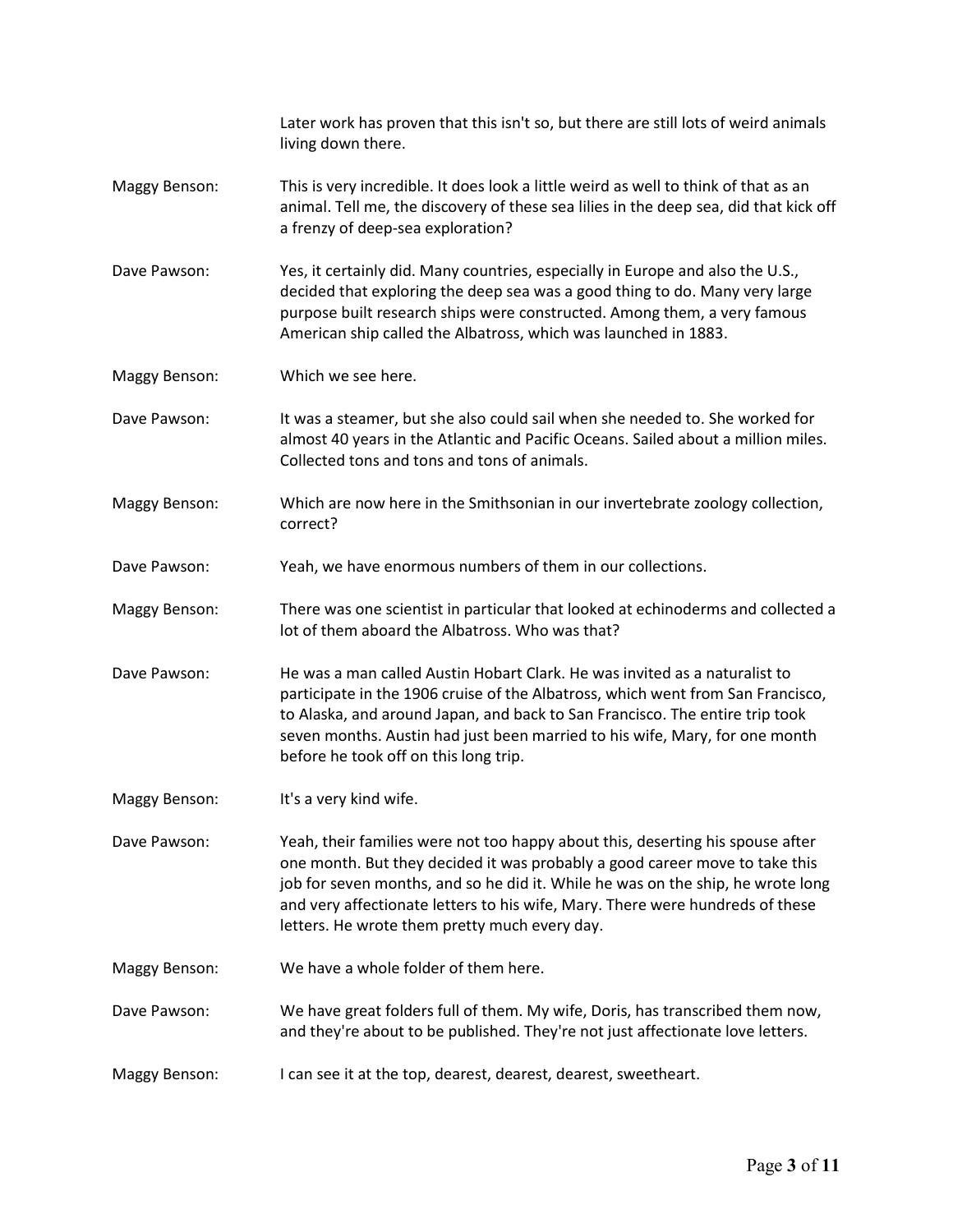Dave Pawson: Sweetheart, yeah. They are great diaries about life on board the ship, day to day life, describing all kinds of events that happened. Also, describing the ways in which they collected animals, what the animals looked like when they came up in the nets and so forth. It's a wonderful detailed diary. We're very glad to have this record of life on board a ship 110 years ago. Maggy Benson: This record of life aboard a ship, as you say, is providing you more information about the animals that were collected and life on board the Albatross at that time. Dave Pawson: Yes, yeah, that's right. Maggy Benson: Can you tell us a little bit about what life on board that Albatross was like? Dave Pawson: Well, it was in many ways, it was a rough life. It was a very lively ship in rough weather. Clark told a bunch of stories about how they collected animals in all parts of the ocean from the surface, such as shown here, down to very great depths. They would tow these enormous nets around the bottom in great depths and pull up literally tons of animals, which would be sorted and carefully preserved. Maggy Benson: Now in addition to the scientific value of these love letters essentially that you've been able to find, is there any anecdotal information that's within these letters that provides what life was like? Maybe the daily, the relationships among the people on the ship? Dave Pawson: Yeah, some of the stories are just amazing. One of the very exciting aspects that Clark dealt with a lot was a mascot on board the ship called Buck. Buck was a very large goat. In those days, ships tended to have mascots, dogs, and cats and monkeys and so forth. Maggy Benson: It's a big goat. Dave Pawson: But Buck was very large, and he was on the ship for at least 12 years that we know of. He was sort of a nasty animal in the sense that if you were to tease him, he would get you later. He was vindictive. There was a story about a cabin boy carrying a very large tray full of meals from one part of the ship to another. Apparently, he had teased Buck earlier that day or earlier that week. Buck saw his opportunity and came and hit this young man from behind. He went sprawling and the meals went flying everywhere. Maggy Benson: Oh dear. In addition to providing some humor about what life was like aboard the Albatross, Austin really provided context for the objects that are here at the Smithsonian now that are still being studied. What did Austin go on to do after he got off the Albatross?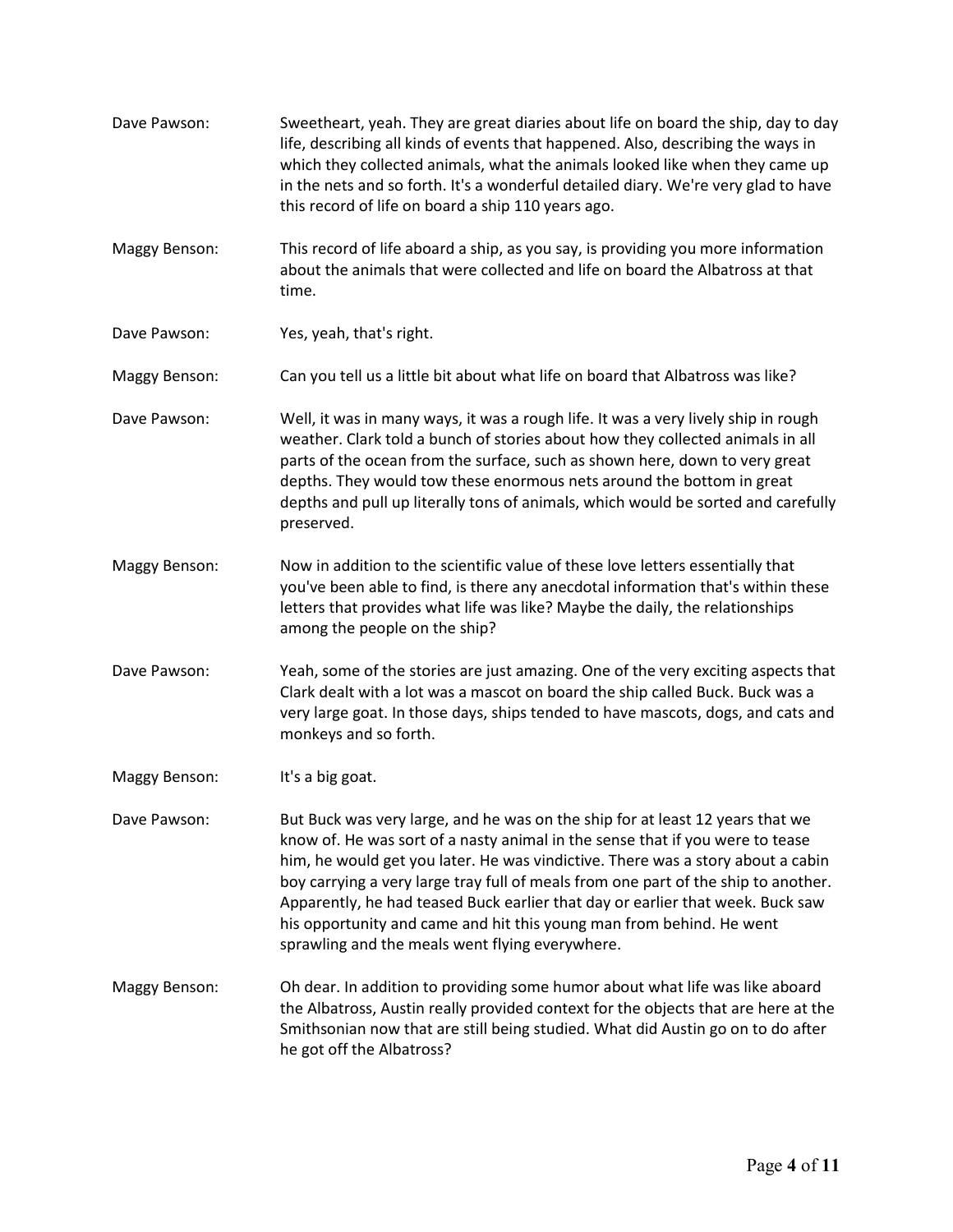| Dave Pawson:  | He started his life as a collector of birds. He was a fanatical collector of birds.<br>But as he became more and more involved with deep sea trawling, he became<br>interested in these particular animals, the echinoderms. Here's one of his early<br>I think he was about 12 years old when he did that painting.        |
|---------------|-----------------------------------------------------------------------------------------------------------------------------------------------------------------------------------------------------------------------------------------------------------------------------------------------------------------------------|
| Maggy Benson: | A great illustrator.                                                                                                                                                                                                                                                                                                        |
| Dave Pawson:  | Yeah. When he came back after the cruise to Washington, he studied<br>echinoderms for a year working for the National Fishery Service. Then he was<br>hired here at the museum in 1908 and became a scientist. He was here for the<br>rest of his life until he retired in 1950.                                            |
| Maggy Benson: | Here you are side by side with Austin.                                                                                                                                                                                                                                                                                      |
| Dave Pawson:  | Yes, I feel as old as he does right now. But yeah, we're holding exactly the same<br>animal there. It's extraordinary.                                                                                                                                                                                                      |
| Maggy Benson: | He left behind not only his letters to provide context with what happened<br>during this very specific research trip, but he left behind his research to science<br>and a lot of collections for you to study as the echinoderms curator here at the<br>Smithsonian.                                                        |
| Dave Pawson:  | Yes, that's right. He was a great scientist. He described about 500 new species of<br>echinoderms and published hundreds and hundreds of scientific papers, and<br>hundreds of popular magazine articles as well.                                                                                                           |
| Maggy Benson: | How wonderful.                                                                                                                                                                                                                                                                                                              |
| Dave Pawson:  | He was a great communicator.                                                                                                                                                                                                                                                                                                |
| Maggy Benson: | Thank you for introducing us to these echinoderms. Let's get to some of our<br>student questions. This first one comes from Wallenpaupack Area School<br>District. Thanks for coming, an alma mater of mine actually. So, how many feet<br>does a starfish have?                                                            |
| Dave Pawson:  | How many feet? Well, some of them have thousands of feet. The feet  If I can<br>lift this up for a moment?                                                                                                                                                                                                                  |
| Maggy Benson: | Absolutely.                                                                                                                                                                                                                                                                                                                 |
| Dave Pawson:  | This animal, for example, has the remains of the feet are dried here. He has<br>hundreds of feet underneath each of these arms. He uses them for holding onto<br>very hard areas on rocky shores, rocky coasts, and also for feeding on mussels<br>and clams, using the feet to pull apart the shells of mussels and clams. |
| Maggy Benson: | Great question. This one's from Gabe. Are there any sea stars that are<br>endangered?                                                                                                                                                                                                                                       |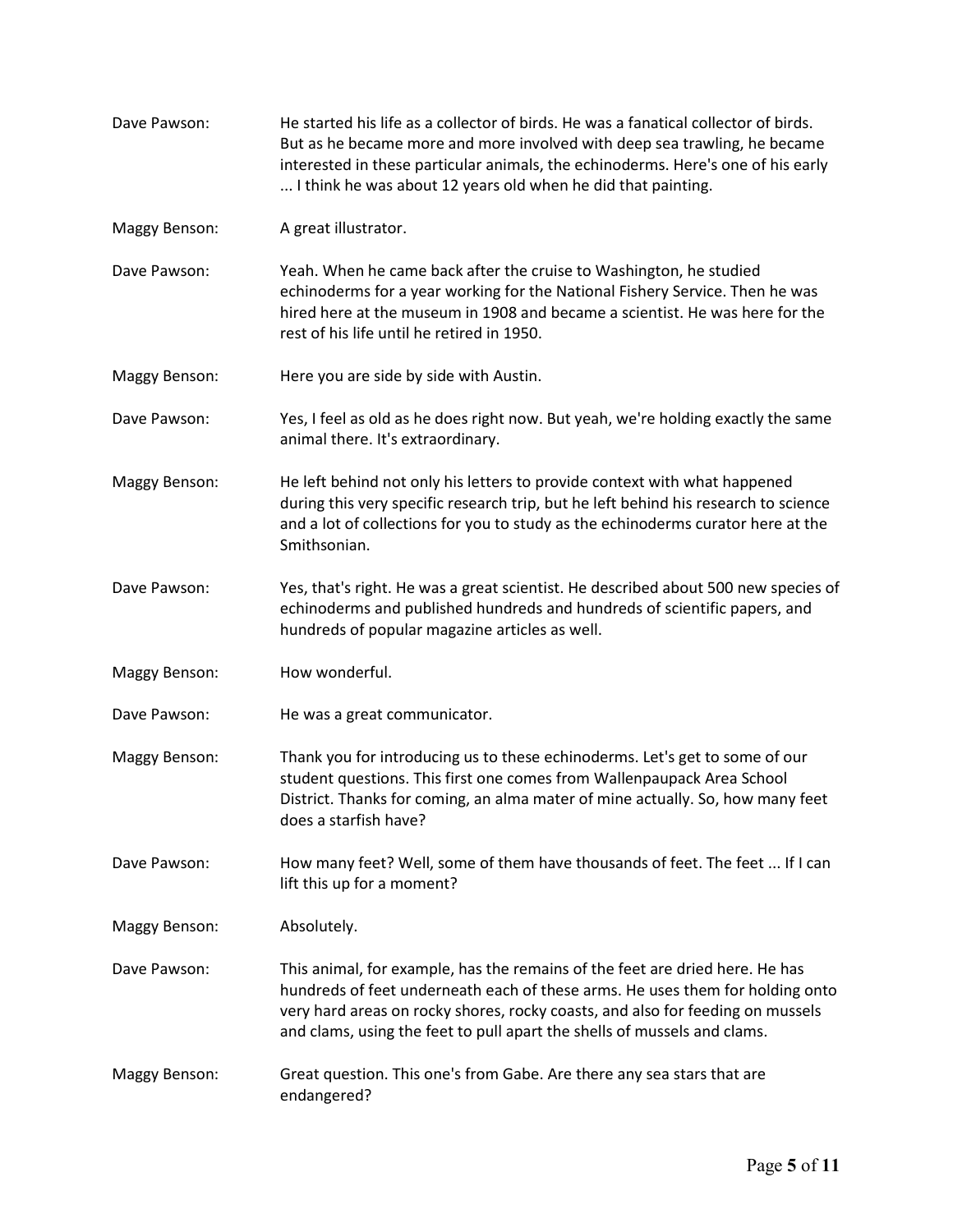| Dave Pawson:         | Yes, and it happens that some of these sea stars, including this particularly large<br>type, is endangered in California and to the north of California because of<br>suffering from some disease, which is called a wasting disease. It pretty much<br>has died out. The disease has died out pretty much by now. But for a few years,<br>literally thousands of these starfish were being killed by this strange malady.                                                                                                                                                                                                                                                                                                                                                    |
|----------------------|-------------------------------------------------------------------------------------------------------------------------------------------------------------------------------------------------------------------------------------------------------------------------------------------------------------------------------------------------------------------------------------------------------------------------------------------------------------------------------------------------------------------------------------------------------------------------------------------------------------------------------------------------------------------------------------------------------------------------------------------------------------------------------|
| Maggy Benson:        | It's unfortunate. Our next question comes in by video, so let's take a look at the<br>screen.                                                                                                                                                                                                                                                                                                                                                                                                                                                                                                                                                                                                                                                                                 |
| Sydney:              | Hi, I'm Sydney.                                                                                                                                                                                                                                                                                                                                                                                                                                                                                                                                                                                                                                                                                                                                                               |
| Diamond:             | Hi, I'm Diamond. Why do you call these sand dollars?                                                                                                                                                                                                                                                                                                                                                                                                                                                                                                                                                                                                                                                                                                                          |
| Sydney:              | Yeah, why do they call these sand dollars?                                                                                                                                                                                                                                                                                                                                                                                                                                                                                                                                                                                                                                                                                                                                    |
| Dave Pawson:         | They were interesting. Those sand dollars are either from New England<br>somewhere up north or somewhere off Washington State or Oregon State. I<br>think they were called sand dollars because small ones would wash shore, and<br>they looked probably a little like a one dollar coin when they washed up. There<br>are a couple of very large sand dollars from down off of the coast of Florida.                                                                                                                                                                                                                                                                                                                                                                         |
| <b>Maggy Benson:</b> | Wonderful. So students, keep your questions coming. We'll get to more of them<br>as  But first, we're going to learn a little bit more about the history of deep-sea<br>research and Dave, your work here at the Smithsonian. Tell us, when Austin and<br>the other scientists were collecting specimens from the deep sea using big nets,<br>where there any major limitations to that methodology?                                                                                                                                                                                                                                                                                                                                                                          |
| Dave Pawson:         | Yes, I think the largest limitation was the fact that a lot of deep-sea animals are<br>very fragile because they have a lot of water in their bodies. When they were<br>collected in nets along with rocks and all kinds of hard things, they'd become<br>mangled as the net would come up to the surface. So when these animals were<br>dropped onto the deck of a ship and then put into bottles and preserved, it was<br>often difficult to determine what they looked like when they were alive. Austin,<br>in some of his letters for example, tried to reconstruct what these animals might<br>have looked like. He was pretty good at it. But there were a lot of things that we<br>didn't know until we were able to do more in the way of sampling these<br>animals. |
| <b>Maggy Benson:</b> | What came after trawling these huge nets along the ocean floor?                                                                                                                                                                                                                                                                                                                                                                                                                                                                                                                                                                                                                                                                                                               |
| Dave Pawson:         | Well, the next big development was the introduction of cameras into the deep<br>sea. Dropping a camera on a line from another ship to the sea floor.                                                                                                                                                                                                                                                                                                                                                                                                                                                                                                                                                                                                                          |
| Maggy Benson:        | Which we see here.                                                                                                                                                                                                                                                                                                                                                                                                                                                                                                                                                                                                                                                                                                                                                            |
| Dave Pawson:         | When the camera would hit the sea floor with the motion of the ship on the<br>surface, an electronic flash would go off, and the camera would take a picture.                                                                                                                                                                                                                                                                                                                                                                                                                                                                                                                                                                                                                 |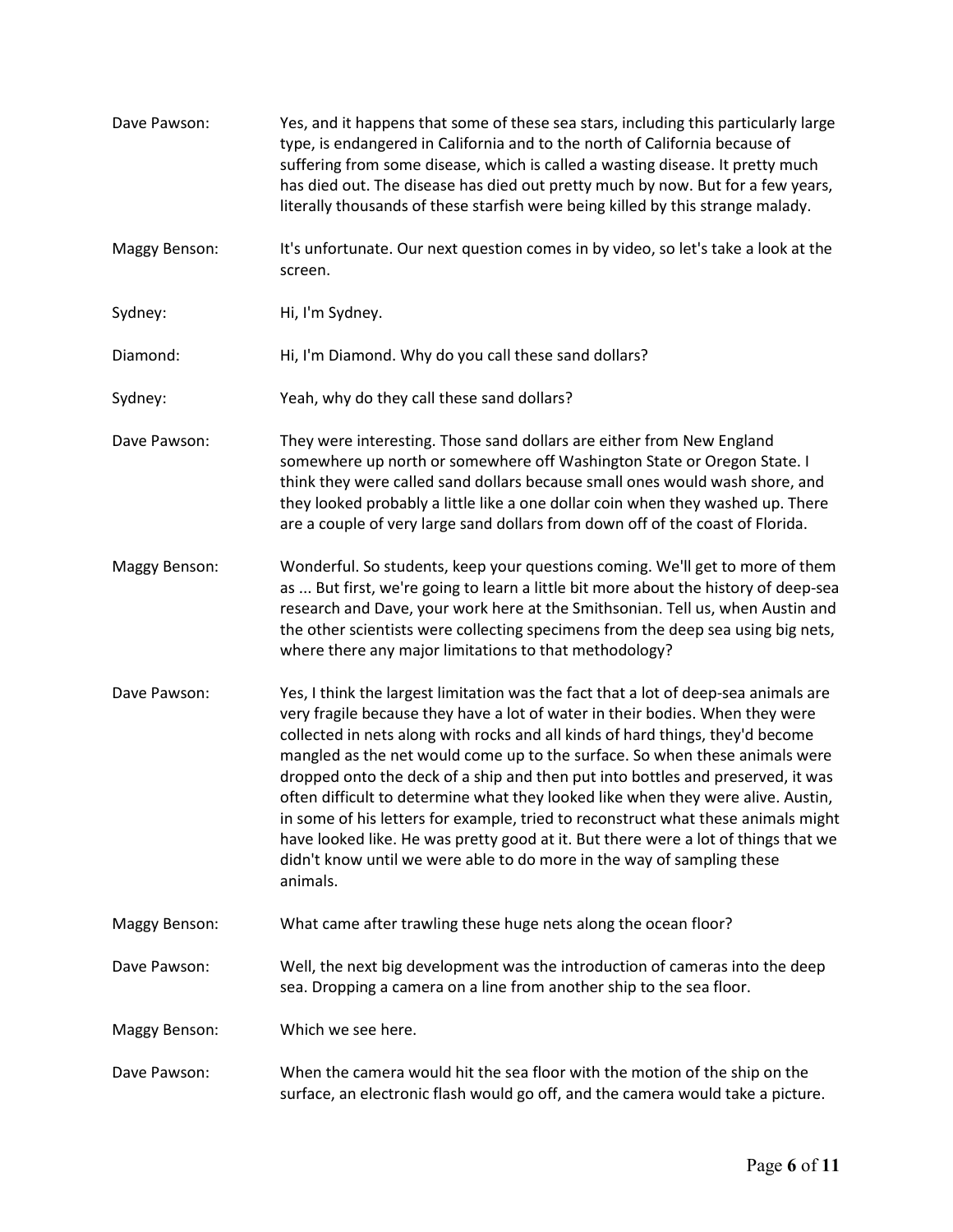|                      | Over the course of two hours, the camera could take 800 pictures. Millions of<br>these photographs were taken. At last, we were able to see how these animals<br>are making their living, what they're doing, how many of them there were. We<br>tried to interpret their behavior, often completely incorrectly. Millions and<br>millions of these pictures were taken. I've probably looked at more than a<br>million of them over the years. It's very exciting.                                                                           |
|----------------------|-----------------------------------------------------------------------------------------------------------------------------------------------------------------------------------------------------------------------------------------------------------------------------------------------------------------------------------------------------------------------------------------------------------------------------------------------------------------------------------------------------------------------------------------------|
| Maggy Benson:        | Wow, it's a first look at the deep sea. What came after this camera apparatus?                                                                                                                                                                                                                                                                                                                                                                                                                                                                |
| Dave Pawson:         | The next development was, especially during the 1960s and beyond, that was a<br>manned little submarine, submersibles so-called, which could take between one<br>and five people down to great depths. Here was the chance to go down to<br>where the animals are and see them doing their thing, and videotape them, and<br>photograph them, and pick them up if you needed to, to study them more in the<br>laboratory. This shows my wife on the left and Dr. Carole Baldwin on the right<br>about to descend on a submersible in Curaçao. |
| Maggy Benson:        | Dave, how many sub dives have you done?                                                                                                                                                                                                                                                                                                                                                                                                                                                                                                       |
| Dave Pawson:         | I think I've made a few more than 200 dives over the past many years, 40 years.                                                                                                                                                                                                                                                                                                                                                                                                                                                               |
| <b>Maggy Benson:</b> | That is amazing.                                                                                                                                                                                                                                                                                                                                                                                                                                                                                                                              |
| Dave Pawson:         | Yeah, that's very lucky.                                                                                                                                                                                                                                                                                                                                                                                                                                                                                                                      |
| Maggy Benson:        | Now that means that you've seen parts of the ocean that nobody else has seen<br>before. What does that feel like?                                                                                                                                                                                                                                                                                                                                                                                                                             |
| Dave Pawson:         | Oh, it's always exciting. There's always something new to see when the<br>submersible gets to the bottom and the pilot turns the lights on. Suddenly<br>things are illuminated. There's always something new to see.                                                                                                                                                                                                                                                                                                                          |
| Maggy Benson:        | How fabulous.                                                                                                                                                                                                                                                                                                                                                                                                                                                                                                                                 |
| Dave Pawson:         | Incredibly exciting.                                                                                                                                                                                                                                                                                                                                                                                                                                                                                                                          |
| Maggy Benson:        | Now after the submersibles, there was another development in deep sea. What<br>was it?                                                                                                                                                                                                                                                                                                                                                                                                                                                        |
| Dave Pawson:         | Well, it's going down in the submersible can be dangerous. It's not as dangerous<br>as riding in an automobile. But the trend has been over the past several years<br>was to send submarines down that don't have people in them. These are called<br>remotely operated vehicles. In an ROV, you can sit on board the mothership or<br>you can sit on land and watch what the ROV is finding. The ROV can videotape<br>animals. It can photograph them. It can also collect them.                                                             |
| Maggy Benson:        | Just like this animal here. What are we seeing?                                                                                                                                                                                                                                                                                                                                                                                                                                                                                               |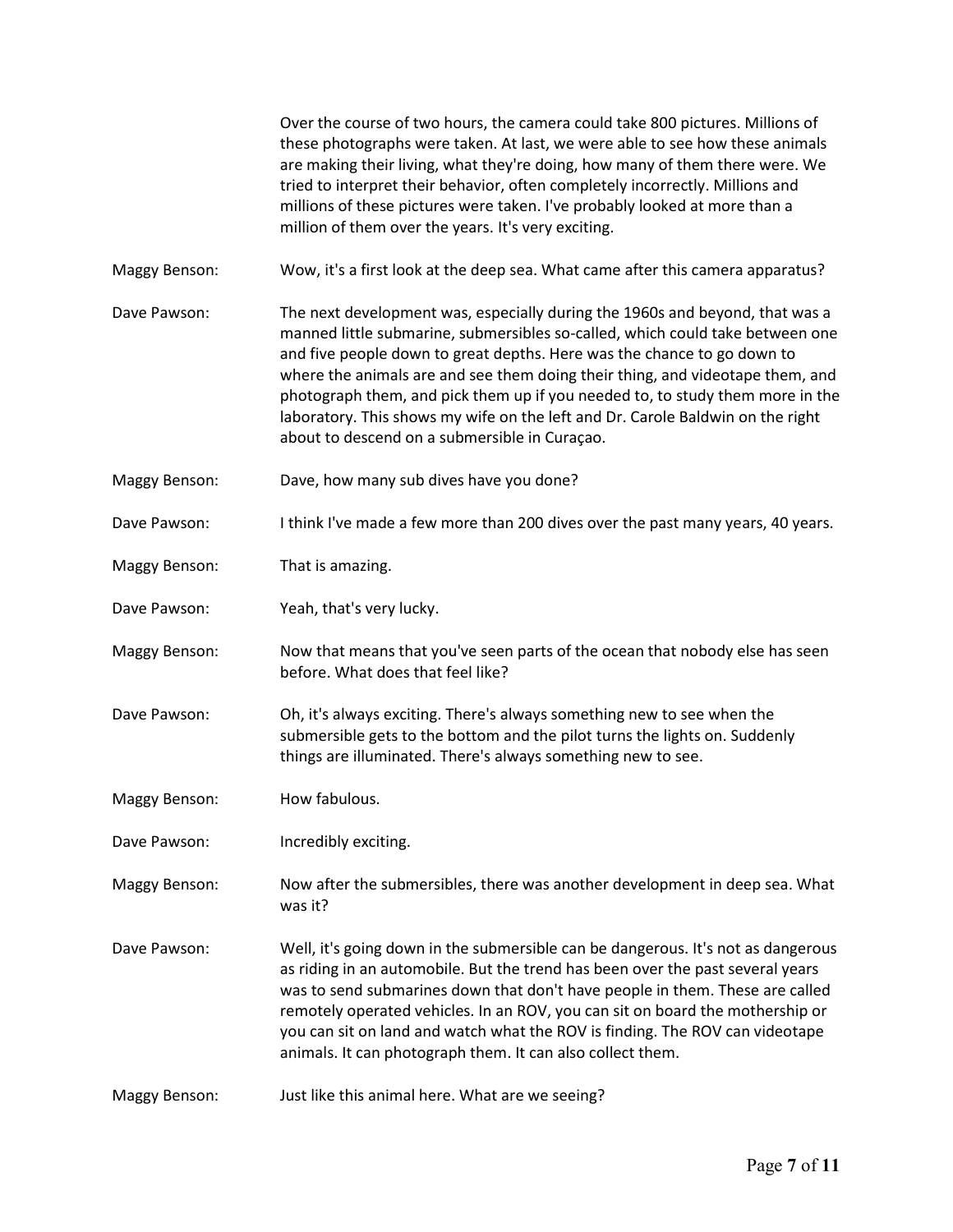| Dave Pawson:  | Yes, I wished we'd collected this one. This was a photo taken down in the Gulf of<br>Mexico. It's a sea cucumber, which has decorated itself with dozens of little<br>triangular shaped shells from a little mollusk, which is about an inch long,<br>related to clams and oysters and snails. This little animal swims vertically in the<br>ocean, swims upwards all the time. They're all over the world. When they die,<br>they drop to the bottom, drop to the sea floor, and the soft parts rot away<br>leaving the beautiful clean white shell. The sea cucumber picks these shells up<br>and attaches them to its body, holding on with its tube feet.                                                                                                                                                                                                              |
|---------------|----------------------------------------------------------------------------------------------------------------------------------------------------------------------------------------------------------------------------------------------------------------------------------------------------------------------------------------------------------------------------------------------------------------------------------------------------------------------------------------------------------------------------------------------------------------------------------------------------------------------------------------------------------------------------------------------------------------------------------------------------------------------------------------------------------------------------------------------------------------------------|
| Maggy Benson: | How fascinating that it can sift through find those of everything down there.                                                                                                                                                                                                                                                                                                                                                                                                                                                                                                                                                                                                                                                                                                                                                                                              |
| Dave Pawson:  | We have no idea why they're doing it, the decoration. It's totally dark down<br>there. This sort of white shells if there's any light down there would tend to<br>reveal the body of the animal rather than conceal it.                                                                                                                                                                                                                                                                                                                                                                                                                                                                                                                                                                                                                                                    |
| Maggy Benson: | I'm sure you have a lot of other hypotheses as to why they would do this<br>because as a scientist, I think you have discovered why some shallow water<br>species that are related. So sea urchins, their cousins, sea cucumber's cousins,<br>they also cover themselves in tide pools. You do know why that happens,<br>correct?                                                                                                                                                                                                                                                                                                                                                                                                                                                                                                                                          |
| Dave Pawson:  | Yes, they do. Other scientists have discovered why these animals cover<br>themselves. Mainly the sea urchins in shallow water cover themselves with<br>debris to reduce the ultraviolet light from sunlight that's hitting their bodies and<br>it could damage their bodies.                                                                                                                                                                                                                                                                                                                                                                                                                                                                                                                                                                                               |
| Maggy Benson: | So you told us that it may not be for camouflage because they live on the<br>bottom of the sea in really deep water.                                                                                                                                                                                                                                                                                                                                                                                                                                                                                                                                                                                                                                                                                                                                                       |
| Dave Pawson:  | Yeah, the deep water ones. Another thing the shallow ones do that's fairly<br>common is they hoard food. Drifting pieces of seaweed, they'll grab them and<br>hold onto them and then pass them down to their mouths when they feel like a<br>snack. We were amazed to find that in the deep sea, in the Bahamas, and<br>southeast of Florida, there are 33 species of sea urchins there that we were<br>studying. Three of them cover themselves. They pile debris on tops of their<br>bodies. We don't know why. There's no sunlight down there. There's no<br>ultraviolet radiation. The debris that they're using to cover themselves is not<br>material that they would use as food. It's a mystery. It's something we haven't<br>been able to  We've brought live animals back from the deep and tried to get<br>them to cover themselves, but they won't cooperate. |
| Dave Pawson:  | We have no idea. We think that possibly the animal himself doesn't know why<br>he's doing it, or she. It maybe that the covering activity is genetically linked to<br>something more important that the animal must do. We don't know what that<br>might be.                                                                                                                                                                                                                                                                                                                                                                                                                                                                                                                                                                                                               |
| Maggy Benson: | So this is still a mystery out there.                                                                                                                                                                                                                                                                                                                                                                                                                                                                                                                                                                                                                                                                                                                                                                                                                                      |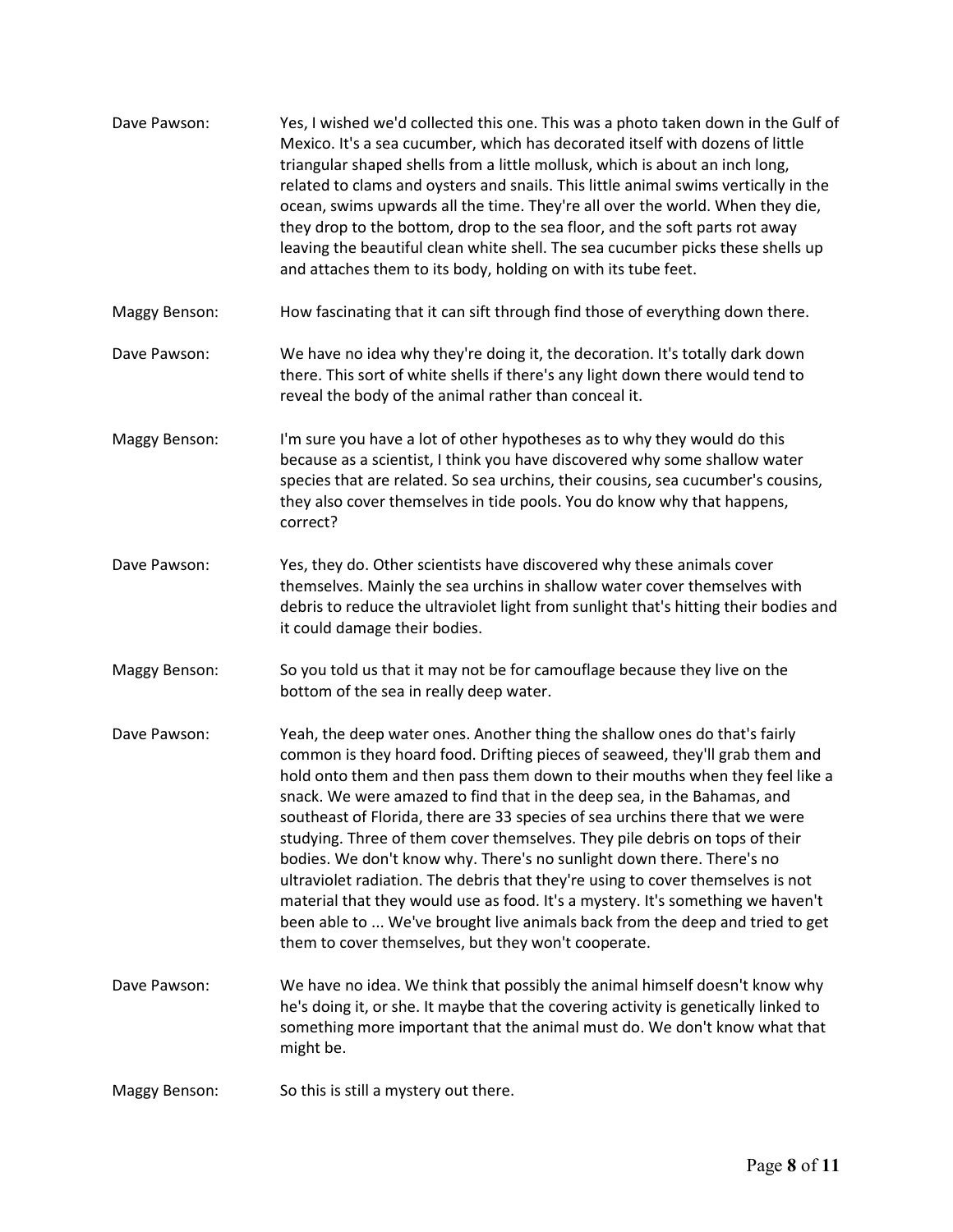- Dave Pawson: It's still a mystery. There are a lot of mysteries in the deep sea for sure.
- Maggy Benson: So Dave, you're a modern scientist, but we have a lot of historic collections here on the table. Is there any scientific value in the objects that came to the museum a hundred years ago from expeditions like the USS Albatross?
- Dave Pawson: Yeah, these collections that are quite old are still very scientifically valuable. Scientists come from all over the world to study them. In this particular case of that sea urchin there in front of the table, that sort of pancake-like object, we looked inside some of those and found that their intestines, their stomachs and intestines were full of pieces what's called turtle grass. Here's the same animal alive in a depth of about half a mile down off the coast of Florida. We were amazed to discover that this animal, this particular species, which can be present in very large numbers, feeds on turtle grass, and essentially nothing else. Turtle grass is its preferred food.
- Dave Pawson: Turtle grass grows only in very shallow water around the coast of Florida and the Gulf of Mexico. It's like a coarse lawn grass, and it can be found in water that ranges from one foot to about 30 feet deep, very shallow. With wave action and storms, pieces of turtle grass are broken off, and they float out to sea, and they become water logged, and they eventually sink down to the deep sea floor, where these urchins are waiting to feed on them, and also other kinds of animals too. Because food is always scarce in the deep sea.
- Dave Pawson: The problem for these urchins is that the turtle grass beds are disappearing mainly because of human activity, sort of development building and marinas and so forth, but mainly fertilizers and other chemicals that are brought down in the river and streams onto the shallow depths are killing off turtle grass beds. We've learned that over the past 40 years or so, the beds have decreased in size by about 70 percent.
- Maggy Benson: That's devastating.
- Dave Pawson: Which means that the food available for these guys that are living in very deep water, these urchins, has decreased by 70 percent also. Eventually, they're going to have to change over to another diet. We don't know what that might be.
- Dave Pawson: I've always been struck by this connection because here is something that we are affecting in water that is one foot deep and right there where you're wading. What's happening out there a mile out to sea and a mile down, you're directly affecting these sea urchins by killing off turtle grass. It's this direct connection that's always impressed me greatly.
- Maggy Benson: Absolutely. How closely and connected we actually are on land and the shallow sea too, these deep-water specimens.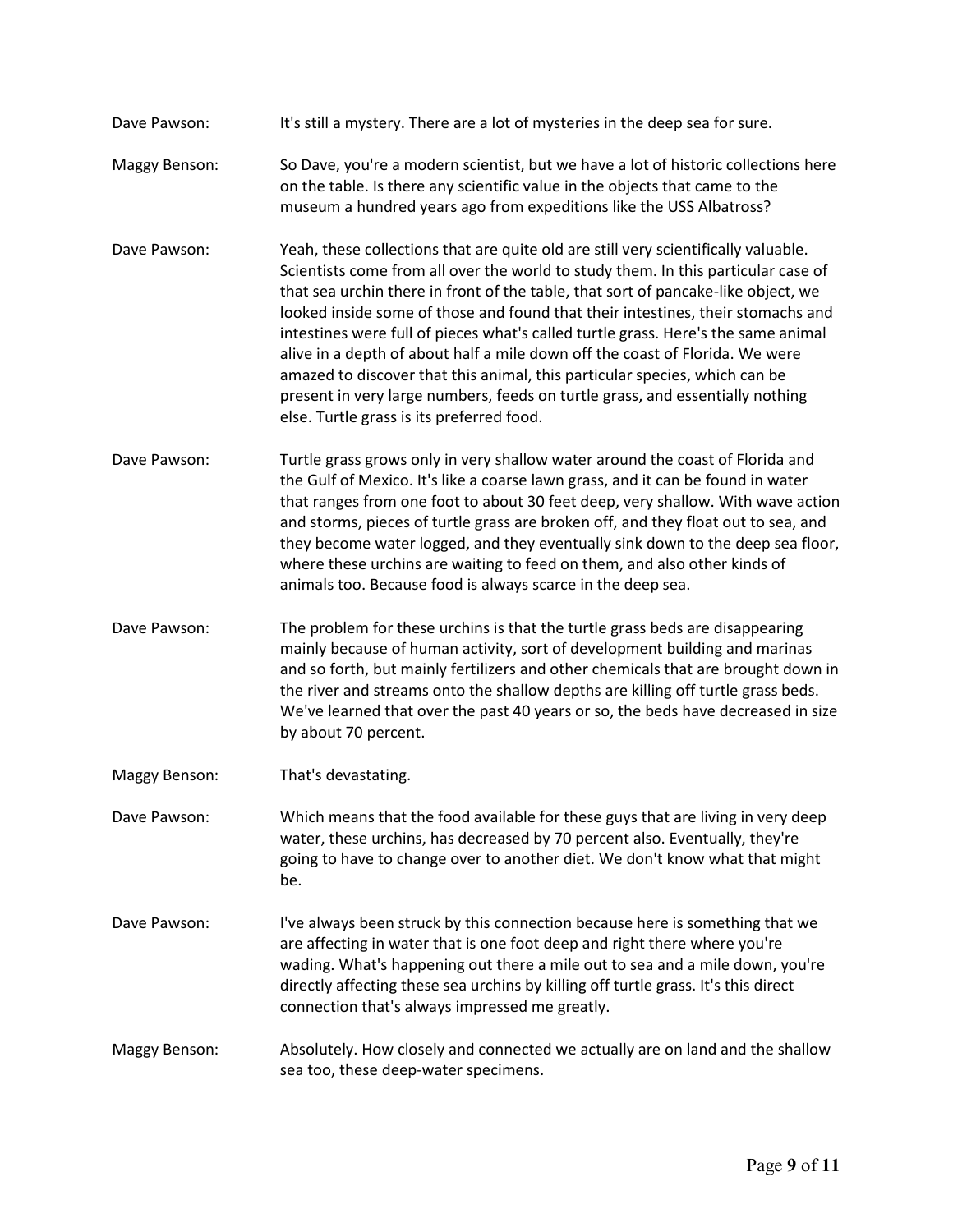| Dave Pawson:         | Yeah, we are indeed.                                                                                                                                                                                                                                                                                                                                                                                                                                                                                                                                                                                                                            |
|----------------------|-------------------------------------------------------------------------------------------------------------------------------------------------------------------------------------------------------------------------------------------------------------------------------------------------------------------------------------------------------------------------------------------------------------------------------------------------------------------------------------------------------------------------------------------------------------------------------------------------------------------------------------------------|
| <b>Maggy Benson:</b> | We have a lot of questions coming in. But before we get to them, Dave, can you<br>tell us about some of the recent discoveries you've made. You've shared a<br>couple mysteries out there for now.                                                                                                                                                                                                                                                                                                                                                                                                                                              |
| Dave Pawson:         | Well, we have here is an example of a sea lily related to that one that Dr. Sars<br>found in 1868.                                                                                                                                                                                                                                                                                                                                                                                                                                                                                                                                              |
| Maggy Benson:        | How beautiful.                                                                                                                                                                                                                                                                                                                                                                                                                                                                                                                                                                                                                                  |
| Dave Pawson:         | It's a dried one. We have discovered a new one, and it's not nearly as pretty<br>when it's dead. There it is. But it's very beautiful when it's alive. I hope we'll<br>show a picture of it soon. There it is there, a gorgeous animal. It's only about<br>this high when it's fully-grown. A Russian colleague and I described that. Here is<br>a polka dotted little worm-like sea cucumber that we described from some<br>methane seeps so-called; they're holes in the sea floor where methane gas is<br>coming up in the Gulf of Mexico. Here's another kind of sea lily that's about two<br>inches high that we described some years ago. |
| Dave Pawson:         | Our latest little find is this guy, which is a brittle star. It looks rather like a<br>starfish, but it's a brittle star. It's a female. It has 10 masses of eggs there that<br>you can see. It's about half an inch across. It was first discovered off Curaçao;<br>this reddish animal was attached to a bright green beer bottle lying on the sea<br>floor.                                                                                                                                                                                                                                                                                  |
| <b>Maggy Benson:</b> | It wanted to be discovered.                                                                                                                                                                                                                                                                                                                                                                                                                                                                                                                                                                                                                     |
| Dave Pawson:         | Yeah, it was.                                                                                                                                                                                                                                                                                                                                                                                                                                                                                                                                                                                                                                   |
| <b>Maggy Benson:</b> | Dave, thank you so much for being here and sharing all of this wonderful<br>information about sea stars and urchins and all their relatives.                                                                                                                                                                                                                                                                                                                                                                                                                                                                                                    |
| Dave Pawson:         | Well, thanks. It's been an honor to be here.                                                                                                                                                                                                                                                                                                                                                                                                                                                                                                                                                                                                    |
| Maggy Benson:        | Where can our viewers learn a little bit more about echinoderms?                                                                                                                                                                                                                                                                                                                                                                                                                                                                                                                                                                                |
| Dave Pawson:         | Well, I'd recommend the first place they go is a blog run by one of our resident<br>scientists, Dr. Chris Mah. It's called the Echinoblog. E-C-H-I-N-O-B-L-O-G. That<br>has some wonderful information about echinoderms in it.                                                                                                                                                                                                                                                                                                                                                                                                                 |
| Maggy Benson:        | Wonderful. Thank you so much, Dave.                                                                                                                                                                                                                                                                                                                                                                                                                                                                                                                                                                                                             |
| Dave Pawson:         | Thank you.                                                                                                                                                                                                                                                                                                                                                                                                                                                                                                                                                                                                                                      |
| <b>Maggy Benson:</b> | If you want to learn more about the history of deep-sea research and the ocean<br>in general, you can go to our Smithsonian Ocean Portal. We also have teaching                                                                                                                                                                                                                                                                                                                                                                                                                                                                                 |